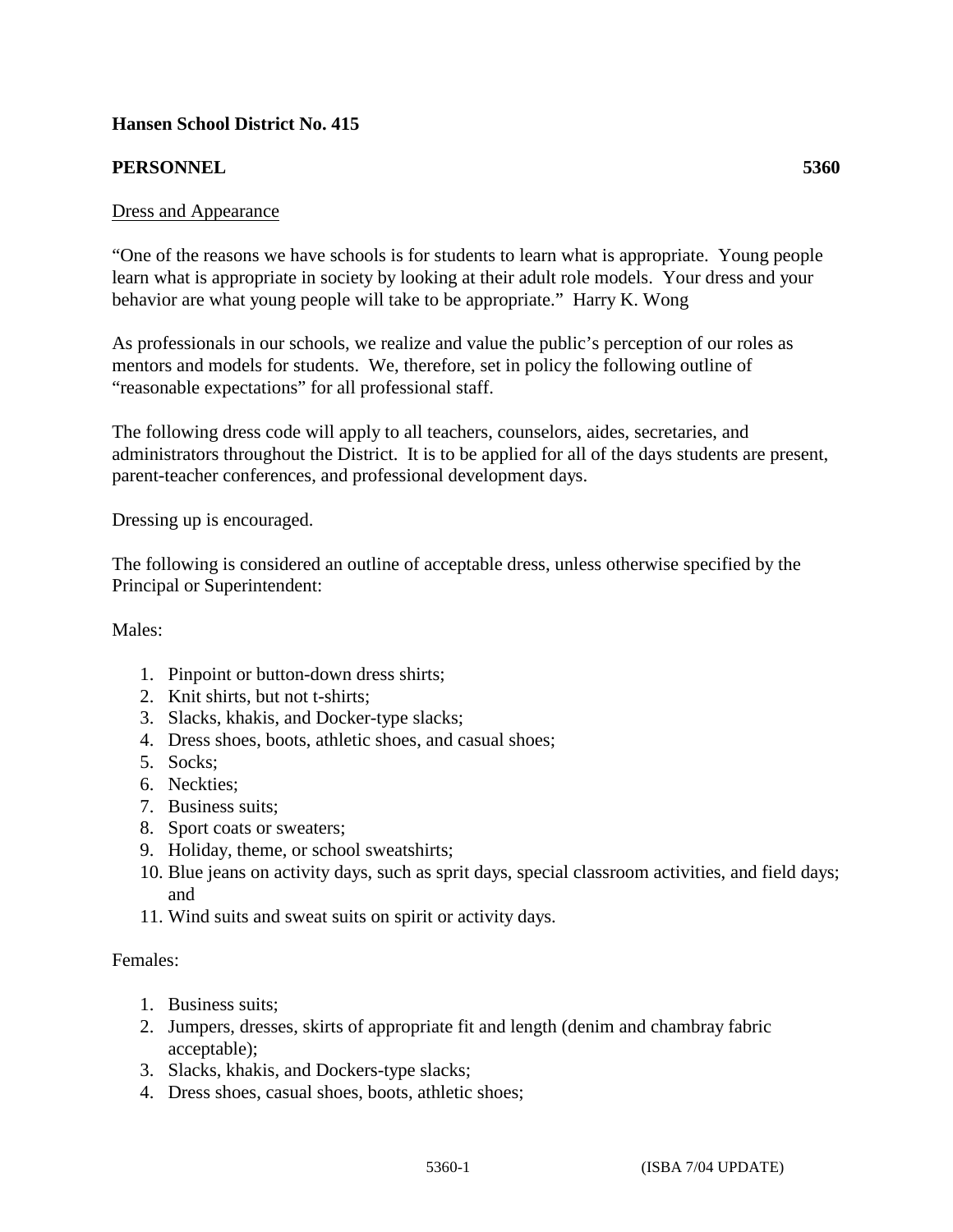- 5. Blouses, knit shirts, cotton shirts, and sweaters with moderate necklines;
- 6. Holiday, theme, and school sweatshirts;
- 7. Dress shorts and skorts of appropriate professional fit and length;
- 8. Knit dress pants with tunic length top;
- 9. Dress "crop slacks" that are loose fitting;
- 10. Blue jeans on activity days such as spirit days, special classroom activities, and field days; and
- 11. Wind suits and sweat suits on spirit or activity days.

Inappropriate/Unacceptable Attire:

- 1. Backless, see-through, tight fitting, or low-cut blouses, tops, and dresses;
- 2. T-shirts, lycra, spandex, midriff tops, tank tops, and muscle shirts;
- 3. Cut-offs and jeans shorts;
- 4. Sweatpants;
- 5. Coaching shorts, and spandex shorts or pants of any length;
- 6. Blue jeans;
- 7. Mini-skirts;
- 8. Jogging suits;
- 9. Denim overalls; and
- 10. Apparel with offensive logos.

Exceptions:

- 1. Gym Teachers: Gym clothing as appropriate to activity, shorts restricted to gym or outdoor P.E. areas;
- 2. Field Trips/Field Days: Modest clothing appropriate to the activity;
- 3. Special Days: Holiday clothing, school spirit clothing, and thematic clothing with Principal's permission; and
- 4. The Principal may grant exceptions based on job-related needs.

Any casual dress or accessories not stated above must at all times meet or exceed standards set for our students in each of their respective schools.

#### Enforcement

School District staff members who do not, in the judgment of the principal or supervisor, reasonably conform to this dress code shall receive a written notice from the principal or program supervisor. The principal or program supervisor shall submit a copy of the notice to the Superintendent. Repeated violations could result in disciplinary action by the Superintendent against the staff member. In cases where a staff member refuses to comply with the directions of the principal, program supervisor, or Superintendent, the staff member's employment could be terminated. The decision of the Superintendent is final regarding administration of this policy.